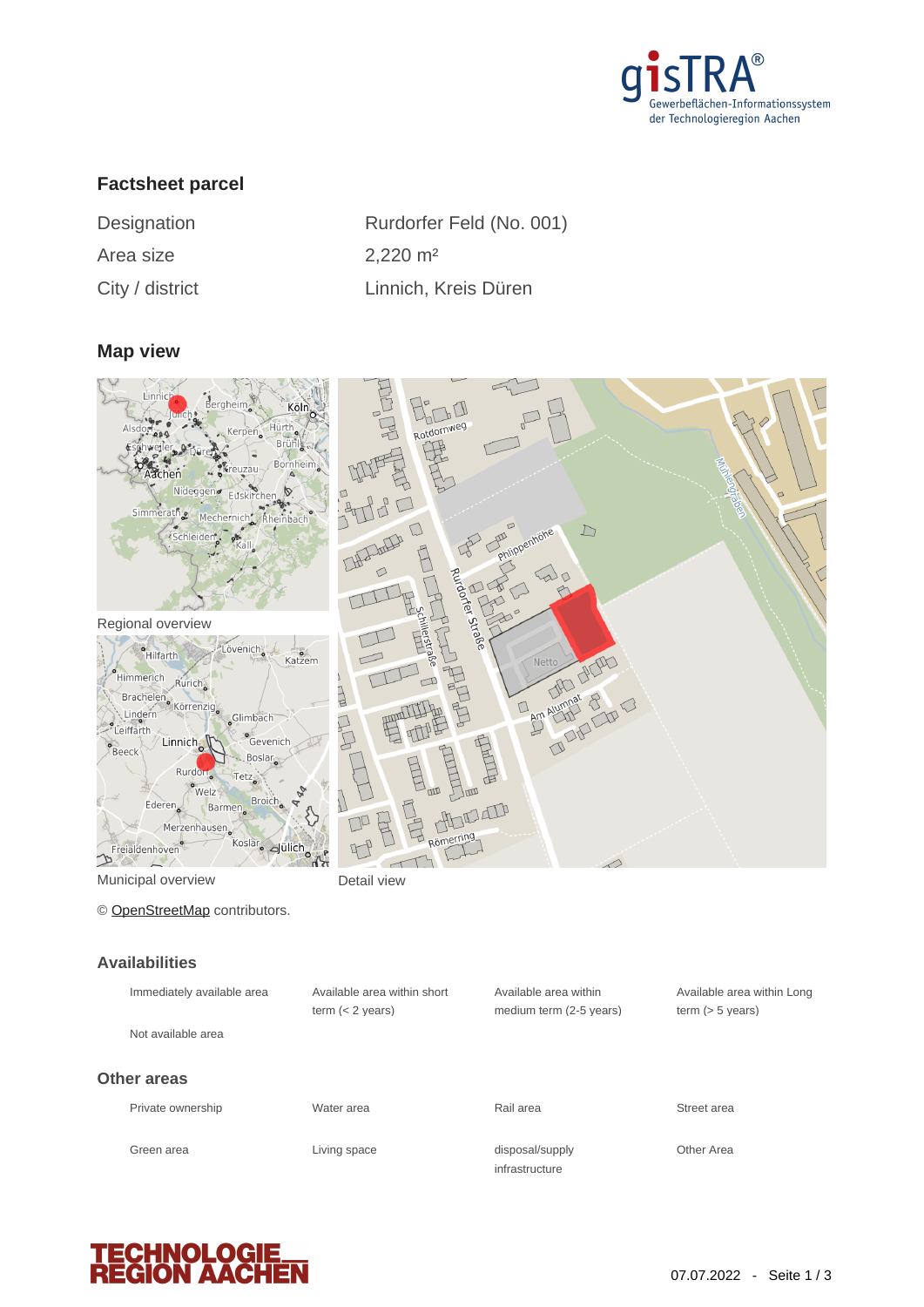

## **Parcel**

| Area size        | $2,220 \text{ m}^2$        |
|------------------|----------------------------|
| Price            | On Demand                  |
| Availability     | Immediately available area |
| Area designation | Special area               |
| <b>Divisible</b> | <b>No</b>                  |
| 24h operation    | No                         |

## **Commercial zone**

| Location                  | Inner city |
|---------------------------|------------|
| Industrial tax multiplier | 540.00 %   |
| Regional important?       | No         |



Einwohner

# **Transport connections**

|         |            |      | <b>Distance</b> |  |
|---------|------------|------|-----------------|--|
|         |            | [km] | [min]           |  |
| Freeway | A46        | 11.7 | 14              |  |
|         | A44        | 11.7 | 14              |  |
| Highway | <b>B57</b> | 17   | 4               |  |

#### **Information about Linnich**

Linnich is the northernmost and third-largest municipality in the county of Düren. It is located on the River Rur between two major urban centers: Mönchengladbach to the northeast, and Aachen to the southwest. The "Stad van Lynneke" was first mentioned by Duke Wilhelm von Geldern in 1392. The present municipality was created in 1969 as a result of the boundary reform process. It is home to the beverage carton manufacturer SIG Combibloc.